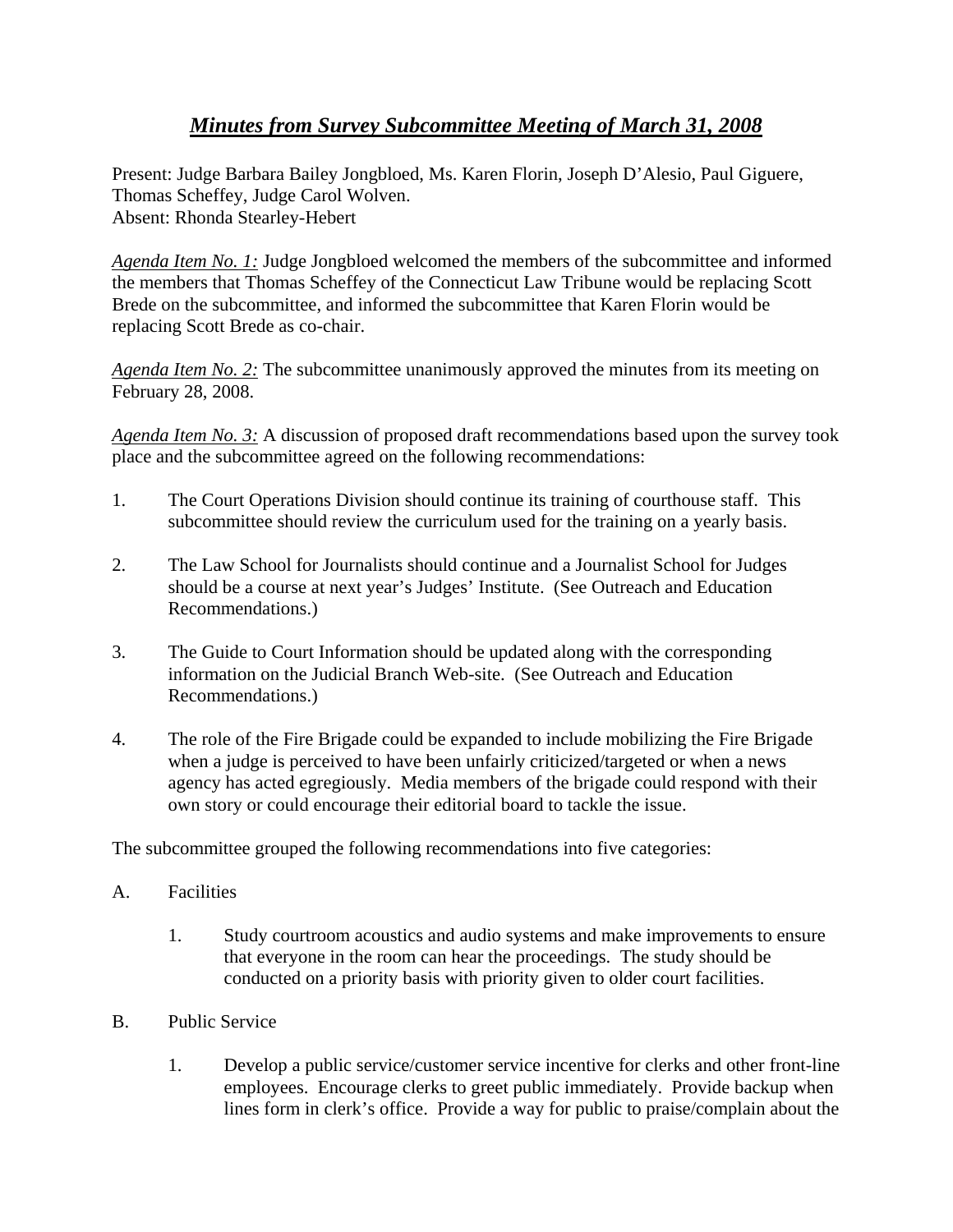service.

- 2. Encourage clerks to retrieve files from the courtroom soon after a case is called, perhaps at the next recess.
- 3. Provide clerks with FOI statutes. Instruct clerks that public/press usually does not, and should not have to, provide docket number when asking for a file.
- 4. Create an on-line forum for feedback/suggestions from judges, judicial employees and media.
- 5. Each court should prepare a contact list with names, phone numbers and titles of court staff. The list should be available to the public and media.
- 6. Reduce the price of copies produced at clerks' offices.
- C. Outreach and Education
	- 1. Expand the "frequently asked questions" section of Web-site and Judicial publications for media. Include sealing policies and procedures, information on availability of court exhibits and a section explaining the typical contents of a court file.
	- 2. Yearly informational sessions should be conducted (primers) run by Judicial for media members interested in learning about how courthouses function generally. "Law School for Journalists."
	- 3. Create opportunities for clerks, judges and other staff to meet with media to learn about news cycles and priorities. Media could provide facility tours and be available to explain news decisions.
	- 4. Conduct a Panel Presentation of media members and judges at the Judges' Institute relating to the media:
		- a. decision making concerning editorials
		- b. degree of reliability required before publishing investigative article
		- c. decision making concerning value/need for video coverage
		- d. discussion between judges with experience having cameras in the courtroom and media members
		- e. problems encountered re: cameras in the courtroom
	- 5. Create a media booklet consisting of a compilation of statutes and practice book rules relating to media coverage in the courthouse, including discretionary matters on which judges may differ, rules pertaining to Juvenile Court, etc.
	- 6. Promulgate suggested guidelines for judges as to procedure to follow when: